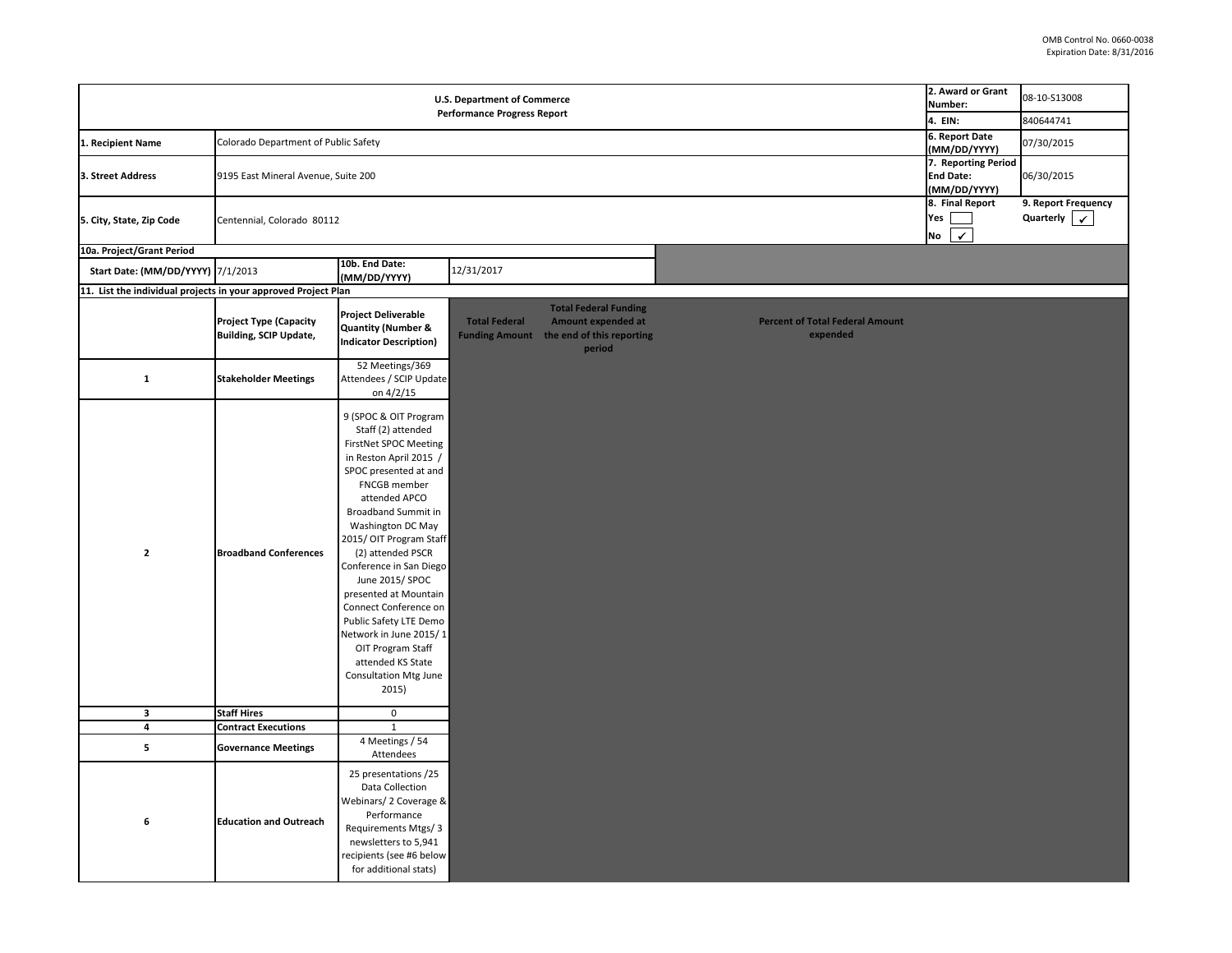|    | <b>Subrecipient Agreement</b><br><b>Executed</b>          | U                 |  |
|----|-----------------------------------------------------------|-------------------|--|
|    | <b>Phase 2 - Coverage</b>                                 | Stages 1, 2 and 3 |  |
| 9  | Phase 2 – Users and Their<br><b>Operational Areas</b>     | Stages 1, 2 and 3 |  |
| 10 | <b>Phase <math>2 -</math> Capacity</b><br><b>Planning</b> | Stages 1, 2 and 3 |  |
| 11 | <b>Phase 2 - Current</b><br><b>Providers/Procurement</b>  | Stages 1, 2 and 3 |  |
| 12 | Phase 2 - State Plan<br><b>Decision</b>                   | Stage 1           |  |

County, Ute Mountain Ute Tribe, Montezuma County, Rocky Mountain Trauma & Emergency Medicine Conference, and San Luis Valley Interop Committee.

FNC Program staff hosted 25 Data Collection Webinars in May and June 2015.

62 of 64 counties contacted, representing 96.8% of all Colorado counties

10 Government/Trade/Disciplinary Organizations (at multiple regional meetings)

2 911 Authority Board or PSAPs

**Decision** Stage 1 **Website Sessions Website Users** (% of New Users) **Website Page Views Newsletter Recipients Email Newsletter Open Rate (%) Media Mentions Twitter Followers (Total) Facebook Likes YOU I UDE Views/Minutes Watched April 2015** 594 594 380 (56.7%) 1,304 1909 31.10% 1 478 478 44 127 views/516 min **May 2015** 1323 1010 (72.2%) 2,673 2000 30.50% 1 525 5 5 106 views/502 min 1/The FNC Program Staff, SPOC and/or FirstNet Colorado Governing Body (FNCGB) members presented/participated at the following meetings during the quarter (April – June 2015): SCIP Update, Jefferson County, La Plata County, 3/One contract staff employee was hired effective May 4, 2015 – Feb. 3, 2015 using the state contract with Covendis to select a qualified Project Coordinator. This position is a 9 month term. If employee is successful, he FTE through the State funded by SLIGP until the end of the grant period (12/31/17). Grant modification request reflects funding this new position through end of grant. The employee is responsible for project coordination a appointed a new rep to the FNCGB: Commissioner Kathy Chandler-Henry in April, 2015. The SPOC and staff met with her in May 2015 to discuss efforts to date. Meetings via web session. Staff provides monthly programmatic updates (in person whenever possible) to all of the major Land Mobile Radio and Public Safety Communications stakeholder groups (e.g., Consolidated Communicatio

County of Denver, ICTAP Flood Workshop, Zoll Data, RTD, Kit Carson County, San Juan County, Ouray County, Clear Creek County, CU Boulder Police, SARCON 2015 (Search and Rescue), Auraria Campus PD, Denver 911, Larimer Count Additionally, the following occurred: The SPOC presented at and attended the APCO Broadband Summit on Agile for Public Safety in May 2015 and at the Mountain Connect Conference on the Public Safety LTE Demo Network during the Alpine World Ski Championships in June,2015. Coverage & Performance Requirements Sessions (2) involving 14 stakeholders to discuss the current and future operational requirements for the PSBN The SPOC, 2 FNCGB members and program staff presented at the Colorado Municipal League yearly conference on "The Future Impact of the NPSBN to Colorado Municipalities". Since the start of SLIGP, outreach efforts have reached the following stakeholders: 6 State Agencies 9 All Hazards/Homeland Security Regions (at multiple meetings) 2 Tribes (100%) 2/The SPOC and 2 FNC Program Staff (3 total) attended the FirstNet SPOC Meeting in Reston, VA in April 2015. The SPOC presented at and he and FNCGB member (2 total) attended the APCO Broadband Summit on Agile for Public Sa May 2015. The SPOC presented at and attended (1 total) the Mountain Connect Conference on the Public Safety LTE Demo Network during the Alpine World Ski Championships in June 2015. Two (2) FNC program staff attended the PSCR Conference in San Diego in June 2015. One (1) FNC program staff attended the KS Consultation meeting in June 2015. extensive Data Collection, Coverage Objectives, and other planning requirements in support of FirstNet and the PSBN. 11a. Describe your progress meeting each major activity/milestone approved in the Baseline Report for this project; any challenges or obstacles encountered and mitigation strategies you have employed; planned major activit 4/OIT executed an 18-month contract (including option to renew) with Signals Analytics, LLC in the amount of \$481,000 in support of activities deemed both allowable and unallowable under SLIGP. The SLIGP contract value was all scope was pre-approved by NTIA program staff prior to contract execution. Scope includes: project management and FTP deliverables, support of SLIGP Data Collection Categories 1-4 (including user/usage surveys, traffic demand forecast, coverage objectives,etc), support of Draft RFP (and other FirstNet public notice) review and comments, assessment of LTE/ISSI integration, and review, development and delivery of LTE Training Curriculum. A activities were paid for using other state funds. 5/ April 1 and April 16, May and June FirstNet Colorado Governing Board (FNCGB) meetings (54 total attendees/4 meetings) were held with the Colorado members in person and via Web/Conference Bridge. The Colorado Counties In 6/ The SPOC and FNC Program Staff participated in each quarterly FirstNet SPOC call, each monthly FirstNet Region VIII call, the FirstNet draft Data Collections calls, the WestNet bi-weekly call and attended the FirstNet B of Colorado (CCNC), Rocky Mountain Harris Users Group, Public Safety Communications Subcommittee (PSCS), and All Hazards Region/Homeland Security Coordinators Meeting, 911 PUC Task Force.) FNC Program Staff also participat available at the PSCR Location Based Services and Analytics Working Groups, and various NPSTC Broadband Working Groups on Priority/Quality of Service, Deployables and Local Control. Internally, Staff efforts for the quarter included working on the following: FirstNet Colorado branding, marketing, website (www.firstnetcolorado.org), outreach planning, and newsletter publications. Media Mentions: 4 Tota can be found at: https://sites.google.com/a/state.co.us/firstnetcolorado/home/news/fnc-in-the-news See Q2 stats below:

|                   | <b>Website Sessions</b> | <b>Website Users</b><br>(% of New Users) | <b>Website Page</b><br><b>Views</b> | <b>Newsletter Recipients</b> | <b>Email Newsletter</b><br>Open Rate (%) | <b>Media</b><br><b>Mentions</b> |
|-------------------|-------------------------|------------------------------------------|-------------------------------------|------------------------------|------------------------------------------|---------------------------------|
| <b>April 2015</b> | 594                     | 380 (56.7%)                              | 1,304                               | 1909                         | 31.10%                                   |                                 |
| May 2015          | 1323                    | 1010 (72.2%)                             | 2,673                               | 2000                         | 30.50%                                   |                                 |

**the next quarter; and any additional project milestones or information.**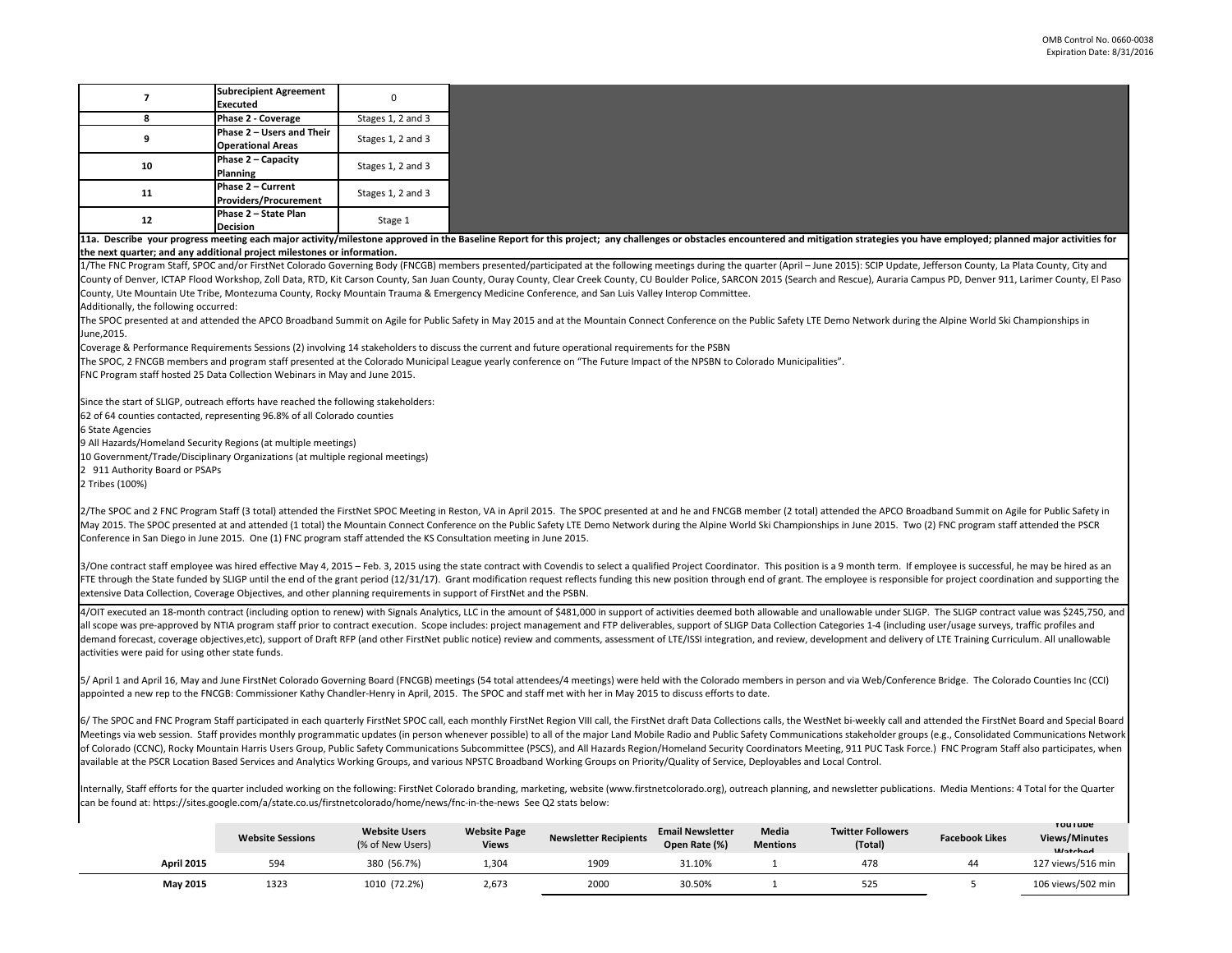| <b>June 2015</b>                                                                                                                                                                                                                                                                                                                                                                                                                                                                                                                                                                                                                                                                                                                                                                                                                                                                                                                                                                                                           | 1255                                                                                                                                                                                    | 990 (74.34%)                                                    | 1,936  | 2032         | 32.80%                      |     | 560                                                                             | 2                                                                                                      | 86 views/272 min                                |
|----------------------------------------------------------------------------------------------------------------------------------------------------------------------------------------------------------------------------------------------------------------------------------------------------------------------------------------------------------------------------------------------------------------------------------------------------------------------------------------------------------------------------------------------------------------------------------------------------------------------------------------------------------------------------------------------------------------------------------------------------------------------------------------------------------------------------------------------------------------------------------------------------------------------------------------------------------------------------------------------------------------------------|-----------------------------------------------------------------------------------------------------------------------------------------------------------------------------------------|-----------------------------------------------------------------|--------|--------------|-----------------------------|-----|---------------------------------------------------------------------------------|--------------------------------------------------------------------------------------------------------|-------------------------------------------------|
| 8 - 12/ As mentioned above, data collection outreach has been ongoing through webinars and focused outreach. FNC is using Google Forms to collect this data and had received 57 long form responses and 3 short form responses<br>These forms collect all data requested specifically by FirstNet in addition to a few other questions regarding PSAPs, Corrections facilities, and software systems. During the quarter, a request for CAD data and agency oper<br>to 49 Public Safety Answering Points (PSAPs). Additionally, calls have been made to individual agency POCs to request completion of the data collection. For Coverage, Users and their Operational Areas, Capacity Planning an<br>Providers/Procurement, the program is in various elements of Stages 1-3 of Process Development, Data Collection, and Analyzing/Aggregating Data. For the State Plan Decision, the program is in Stage 1 Process Development on<br><b>**Additionally, DHSEM and OIT completed a Grant Monitoring Visit on 4/8/15.</b> |                                                                                                                                                                                         |                                                                 |        |              |                             |     |                                                                                 |                                                                                                        |                                                 |
| [11b. If the project team anticipates requesting any changes to the approved Baseline Report in the next quarter, describe those below. Note that any substantive changes to the Baseline Report must be approved by the Depar<br>Commerce before implementation.                                                                                                                                                                                                                                                                                                                                                                                                                                                                                                                                                                                                                                                                                                                                                          |                                                                                                                                                                                         |                                                                 |        |              |                             |     |                                                                                 |                                                                                                        |                                                 |
| DHSEM and OIT submitted a modification request to NTIA to reflect the Phase II funds and Baseline Report/project changes. That request is currently under review by the NTIA.                                                                                                                                                                                                                                                                                                                                                                                                                                                                                                                                                                                                                                                                                                                                                                                                                                              |                                                                                                                                                                                         |                                                                 |        |              |                             |     |                                                                                 |                                                                                                        |                                                 |
| 11c. Provide any other information that would be useful to NTIA as it assesses this project's progress.                                                                                                                                                                                                                                                                                                                                                                                                                                                                                                                                                                                                                                                                                                                                                                                                                                                                                                                    |                                                                                                                                                                                         |                                                                 |        |              |                             |     |                                                                                 |                                                                                                        |                                                 |
| N/A                                                                                                                                                                                                                                                                                                                                                                                                                                                                                                                                                                                                                                                                                                                                                                                                                                                                                                                                                                                                                        |                                                                                                                                                                                         |                                                                 |        |              |                             |     |                                                                                 |                                                                                                        |                                                 |
| 11d. Describe any success stories or best practices you have identified. Please be as specific as possible.<br>The final reports completed by FirstNet Colorado and DHS OEC re: the Public Safety LTE Demo Network held in February 2015 during the FIS Alpine World Ski Championship have been published. Links to download:<br>https://sites.google.com/a/state.co.us/firstnetcolorado//psldn2015                                                                                                                                                                                                                                                                                                                                                                                                                                                                                                                                                                                                                        |                                                                                                                                                                                         |                                                                 |        |              |                             |     |                                                                                 |                                                                                                        |                                                 |
| 12. Personnel                                                                                                                                                                                                                                                                                                                                                                                                                                                                                                                                                                                                                                                                                                                                                                                                                                                                                                                                                                                                              |                                                                                                                                                                                         |                                                                 |        |              |                             |     |                                                                                 |                                                                                                        |                                                 |
| 12a. If the project is not fully staffed, describe how any lack of staffing may impact the project's time line and when the project will be fully staffed.                                                                                                                                                                                                                                                                                                                                                                                                                                                                                                                                                                                                                                                                                                                                                                                                                                                                 |                                                                                                                                                                                         |                                                                 |        |              |                             |     |                                                                                 |                                                                                                        |                                                 |
| N/A                                                                                                                                                                                                                                                                                                                                                                                                                                                                                                                                                                                                                                                                                                                                                                                                                                                                                                                                                                                                                        |                                                                                                                                                                                         |                                                                 |        |              |                             |     |                                                                                 |                                                                                                        |                                                 |
| 12b. Staffing Table                                                                                                                                                                                                                                                                                                                                                                                                                                                                                                                                                                                                                                                                                                                                                                                                                                                                                                                                                                                                        |                                                                                                                                                                                         |                                                                 |        |              |                             |     |                                                                                 |                                                                                                        |                                                 |
| <b>Job Title</b>                                                                                                                                                                                                                                                                                                                                                                                                                                                                                                                                                                                                                                                                                                                                                                                                                                                                                                                                                                                                           | FTE%                                                                                                                                                                                    |                                                                 |        |              | <b>Project (s) Assigned</b> |     |                                                                                 |                                                                                                        | Change                                          |
| <b>Broadband Coordinator</b>                                                                                                                                                                                                                                                                                                                                                                                                                                                                                                                                                                                                                                                                                                                                                                                                                                                                                                                                                                                               | 0.5<br>Provide oversight of all SLIGP project activities                                                                                                                                |                                                                 |        |              |                             |     |                                                                                 | Title and level of effort<br>will be changed<br>following budget<br>modification to reflect<br>actual. |                                                 |
| Provide support for SLIGP outreach activities                                                                                                                                                                                                                                                                                                                                                                                                                                                                                                                                                                                                                                                                                                                                                                                                                                                                                                                                                                              |                                                                                                                                                                                         |                                                                 |        |              |                             |     | Title will be updated<br>following budget<br>modification to reflect<br>actual. |                                                                                                        |                                                 |
| Outreach Coordinator<br><b>Grant Program Manager</b>                                                                                                                                                                                                                                                                                                                                                                                                                                                                                                                                                                                                                                                                                                                                                                                                                                                                                                                                                                       | $\mathbf{1}$<br>0.2                                                                                                                                                                     | Provide support for grant management and reporting requirements |        |              |                             |     |                                                                                 |                                                                                                        | None                                            |
| <b>Grant Analyst</b>                                                                                                                                                                                                                                                                                                                                                                                                                                                                                                                                                                                                                                                                                                                                                                                                                                                                                                                                                                                                       | 0.2                                                                                                                                                                                     | Provide support for grant management and reporting requirements |        |              |                             |     |                                                                                 |                                                                                                        | None                                            |
| <b>Grant Accountant</b>                                                                                                                                                                                                                                                                                                                                                                                                                                                                                                                                                                                                                                                                                                                                                                                                                                                                                                                                                                                                    | 0.2                                                                                                                                                                                     |                                                                 |        |              |                             |     |                                                                                 |                                                                                                        | None                                            |
| Provide support for budget management and reporting requirements<br>Administrative Support<br>Provide administrative support for grant management, governance meetings, and outreach activities                                                                                                                                                                                                                                                                                                                                                                                                                                                                                                                                                                                                                                                                                                                                                                                                                            |                                                                                                                                                                                         |                                                                 |        |              |                             |     | This position will be<br>removed with the<br>budget modification.               |                                                                                                        |                                                 |
| 13. Subcontracts (Vendors and/or Subrecipients)                                                                                                                                                                                                                                                                                                                                                                                                                                                                                                                                                                                                                                                                                                                                                                                                                                                                                                                                                                            |                                                                                                                                                                                         |                                                                 |        |              |                             |     |                                                                                 |                                                                                                        |                                                 |
| 13a. Subcontracts Table - Include all subcontractors. The totals from this table must equal the "Subcontracts Total" in Question 14f.                                                                                                                                                                                                                                                                                                                                                                                                                                                                                                                                                                                                                                                                                                                                                                                                                                                                                      |                                                                                                                                                                                         |                                                                 |        |              |                             |     |                                                                                 |                                                                                                        |                                                 |
| <b>Type</b><br>Contract<br>RFP/RFQ Issued (Y/N)<br><b>Name</b><br><b>Subcontract Purpose</b><br><b>Start Date</b><br><b>End Date</b><br>(Vendor/Subrec.)<br>Executed (Y/N)<br><b>Allocated</b>                                                                                                                                                                                                                                                                                                                                                                                                                                                                                                                                                                                                                                                                                                                                                                                                                             |                                                                                                                                                                                         |                                                                 |        |              |                             |     |                                                                                 | <b>Total Federal Funds</b>                                                                             | <b>Total Matching Funds</b><br><b>Allocated</b> |
| Signals Analytics, LLC                                                                                                                                                                                                                                                                                                                                                                                                                                                                                                                                                                                                                                                                                                                                                                                                                                                                                                                                                                                                     | Subcontracts: Technical Support-MOUs, Data<br>Collection, Coverage Objectives, Training and<br>6/3/2015<br>12/3/2016<br>Vendor<br>\$245,750.00<br>RFP/Public Notice response assistance |                                                                 |        |              |                             |     |                                                                                 | \$0.00                                                                                                 |                                                 |
| <b>TBD</b>                                                                                                                                                                                                                                                                                                                                                                                                                                                                                                                                                                                                                                                                                                                                                                                                                                                                                                                                                                                                                 | Phase II Support                                                                                                                                                                        |                                                                 | Vendor | $\mathsf{N}$ | N                           | TBD | TBD                                                                             | \$1,074,178.00                                                                                         | \$268,544.00                                    |